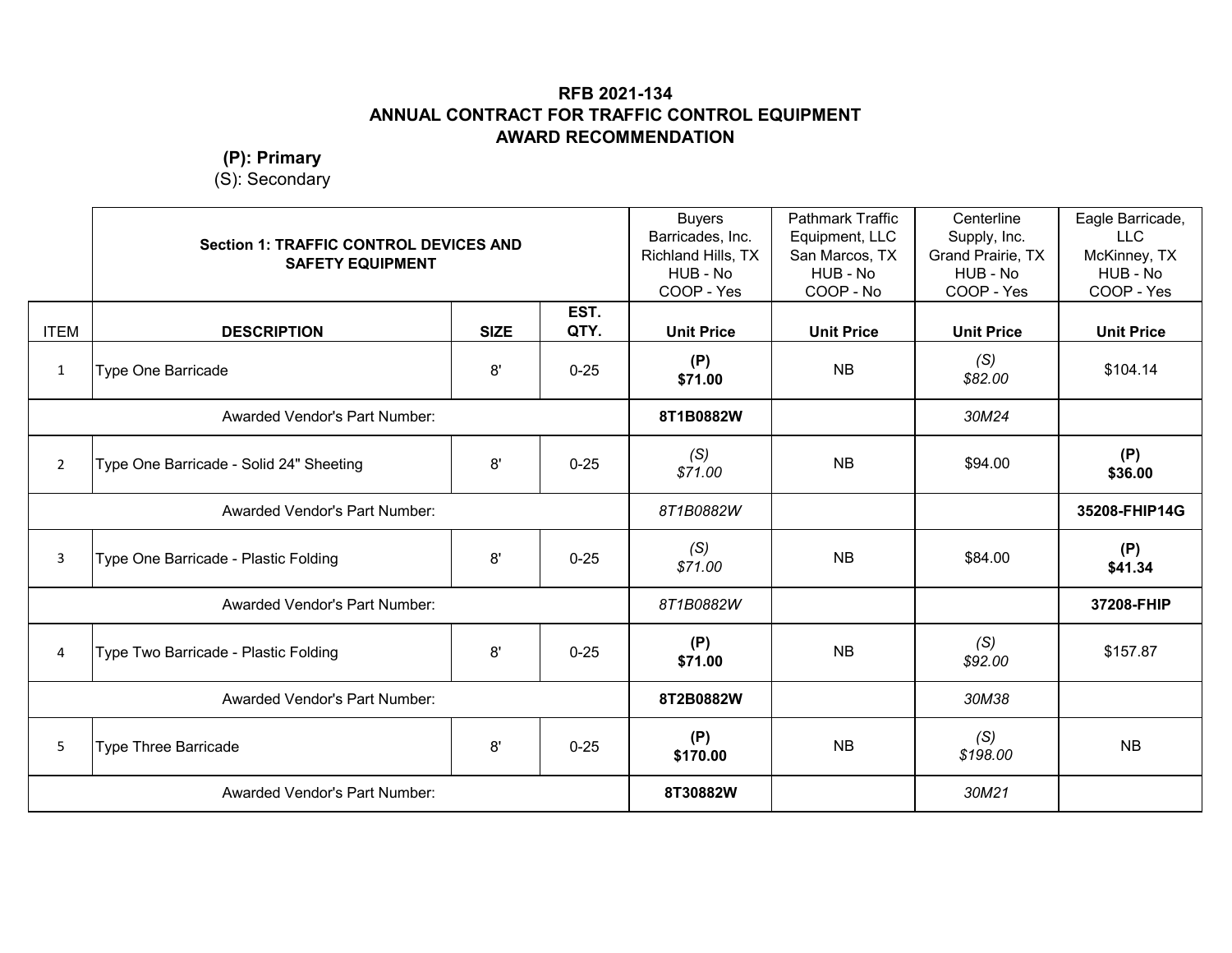**(P): Primary**

|                | <b>Section 1: TRAFFIC CONTROL DEVICES AND</b><br><b>SAFETY EQUIPMENT</b> |                          | <b>Buyers</b><br>Barricades, Inc.<br>Richland Hills, TX<br>HUB - No<br>COOP - Yes | <b>Pathmark Traffic</b><br>Equipment, LLC<br>San Marcos, TX<br>HUB - No<br>COOP - No | Centerline<br>Supply, Inc.<br>Grand Prairie, TX<br>HUB - No<br>COOP - Yes | Eagle Barricade,<br><b>LLC</b><br>McKinney, TX<br>HUB - No<br>COOP - Yes |                   |
|----------------|--------------------------------------------------------------------------|--------------------------|-----------------------------------------------------------------------------------|--------------------------------------------------------------------------------------|---------------------------------------------------------------------------|--------------------------------------------------------------------------|-------------------|
| <b>ITEM</b>    | <b>DESCRIPTION</b>                                                       | <b>SIZE</b>              | EST.<br>QTY.                                                                      | <b>Unit Price</b>                                                                    | <b>Unit Price</b>                                                         | <b>Unit Price</b>                                                        | <b>Unit Price</b> |
| 6              | A- Frame                                                                 | 30" x 40"                | $0 - 25$                                                                          | (P)<br>\$14.95                                                                       | <b>NB</b>                                                                 | \$26.00                                                                  | (S)<br>\$25.20    |
|                | Awarded Vendor's Part Number:                                            |                          |                                                                                   | 97-01-004                                                                            |                                                                           |                                                                          | 44000             |
| $\overline{7}$ | A-Frame                                                                  | 8'                       | $0 - 25$                                                                          | (P)<br>\$14.95                                                                       | <b>NB</b>                                                                 | \$82.00                                                                  | (S)<br>\$53.74    |
|                | Awarded Vendor's Part Number:                                            |                          |                                                                                   | 97-01-004-02                                                                         |                                                                           |                                                                          | 51208-RFHIP2      |
| 8              | Barricade Plastic Board                                                  | 2" x 8" x 6"             | $0 - 10$                                                                          | (S)<br>\$41.10                                                                       | <b>NB</b>                                                                 | (P)<br>\$38.00                                                           | \$54.14           |
|                | Awarded Vendor's Part Number:                                            |                          |                                                                                   | 8PB06000                                                                             |                                                                           | 30M40                                                                    |                   |
| 9              | Barricade Plastic Board                                                  | $2" \times 8" \times 8'$ | $0 - 5$                                                                           | (P)<br>\$41.10                                                                       | <b>NB</b>                                                                 | (S)<br>\$42.00                                                           | \$53.74           |
|                | Awarded Vendor's Part Number:                                            |                          |                                                                                   | 8PB06000                                                                             |                                                                           | 30M41                                                                    |                   |
| 10             | <b>Barricade Panel</b>                                                   | $1" \times 8" \times 8'$ | $0 - 10$                                                                          | (S)<br>\$51.50                                                                       | <b>NB</b>                                                                 | (P)<br>\$41.00                                                           | \$102.37          |
|                | <b>Awarded Vendor's Part Number:</b>                                     |                          |                                                                                   | 8T3B08000                                                                            |                                                                           | 30M44                                                                    |                   |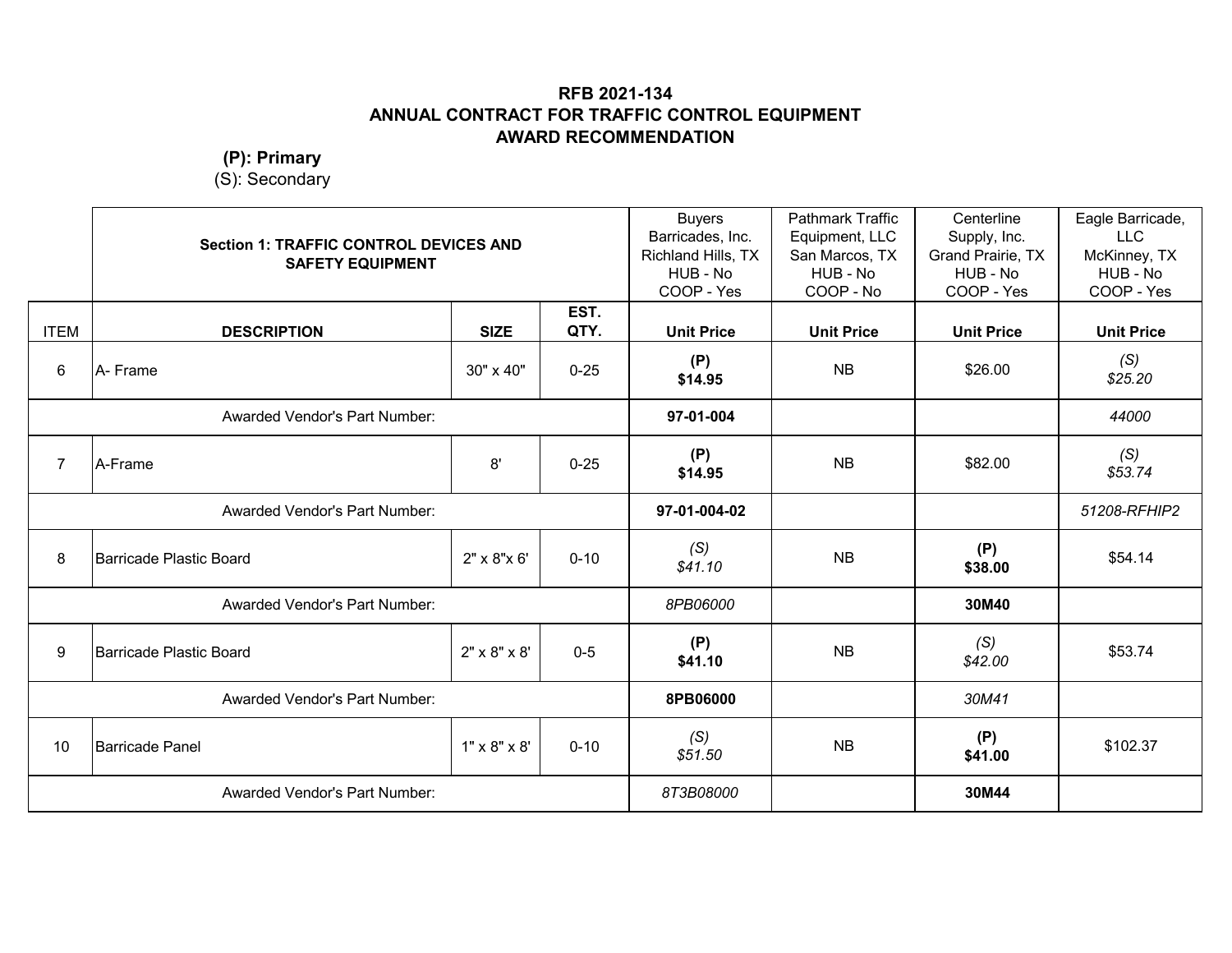**(P): Primary**

|             | <b>Section 1: TRAFFIC CONTROL DEVICES AND</b><br><b>SAFETY EQUIPMENT</b> |                      | <b>Buyers</b><br>Barricades, Inc.<br>Richland Hills, TX<br>HUB - No<br>COOP - Yes | <b>Pathmark Traffic</b><br>Equipment, LLC<br>San Marcos, TX<br>HUB - No<br>COOP - No | Centerline<br>Supply, Inc.<br>Grand Prairie, TX<br>HUB - No<br>COOP - Yes | Eagle Barricade,<br><b>LLC</b><br>McKinney, TX<br>HUB - No<br>COOP - Yes |                   |
|-------------|--------------------------------------------------------------------------|----------------------|-----------------------------------------------------------------------------------|--------------------------------------------------------------------------------------|---------------------------------------------------------------------------|--------------------------------------------------------------------------|-------------------|
| <b>ITEM</b> | <b>DESCRIPTION</b>                                                       | <b>SIZE</b>          | EST.<br>QTY.                                                                      | <b>Unit Price</b>                                                                    | <b>Unit Price</b>                                                         | <b>Unit Price</b>                                                        | <b>Unit Price</b> |
| 11          | Type Two Folding Barricade                                               | 24"                  | $0 - 50$                                                                          | (P)<br>\$37.75                                                                       | <b>NB</b>                                                                 | \$56.00                                                                  | (S)<br>\$50.67    |
|             | Awarded Vendor's Part Number:                                            |                      |                                                                                   | 105G-T8DGB8D                                                                         |                                                                           |                                                                          | 37408-FHIP        |
| 12          | Channelizer, 30 lb Base                                                  | 42"                  | $0 - 25$                                                                          | (S)<br>\$33.00                                                                       | <b>NB</b>                                                                 | \$41.50                                                                  | (P)<br>\$19.40    |
|             | <b>Awarded Vendor's Part Number:</b>                                     |                      |                                                                                   | 650R1O4HIPA                                                                          |                                                                           |                                                                          | 270267            |
| 13          | Type Two Folding Barricade                                               | 36"                  | $0 - 10$                                                                          | (P)<br>\$35.50                                                                       | <b>NB</b>                                                                 | (S)<br>\$68.00                                                           | <b>NB</b>         |
|             | Awarded Vendor's Part Number:                                            |                      |                                                                                   | 105G-T8EGB8                                                                          |                                                                           | 30M42                                                                    |                   |
| 14          | Safety Barrel                                                            |                      | $0-5$                                                                             | (S)<br>\$47.00                                                                       | <b>NB</b>                                                                 | (P)<br>\$46.50                                                           | \$48.94           |
|             | Awarded Vendor's Part Number:                                            |                      |                                                                                   | 18044TBHIPNB                                                                         |                                                                           | 30M55                                                                    |                   |
| 15          | Sandbags, Poly (Empty)                                                   | $14 - 1/2" x$<br>26" | $0 - 100$                                                                         | \$0.50                                                                               | (S)<br>\$0.45                                                             | (P)<br>\$0.45                                                            | \$0.87            |
|             | <b>Awarded Vendor's Part Number:</b>                                     |                      |                                                                                   |                                                                                      |                                                                           | 30M10                                                                    |                   |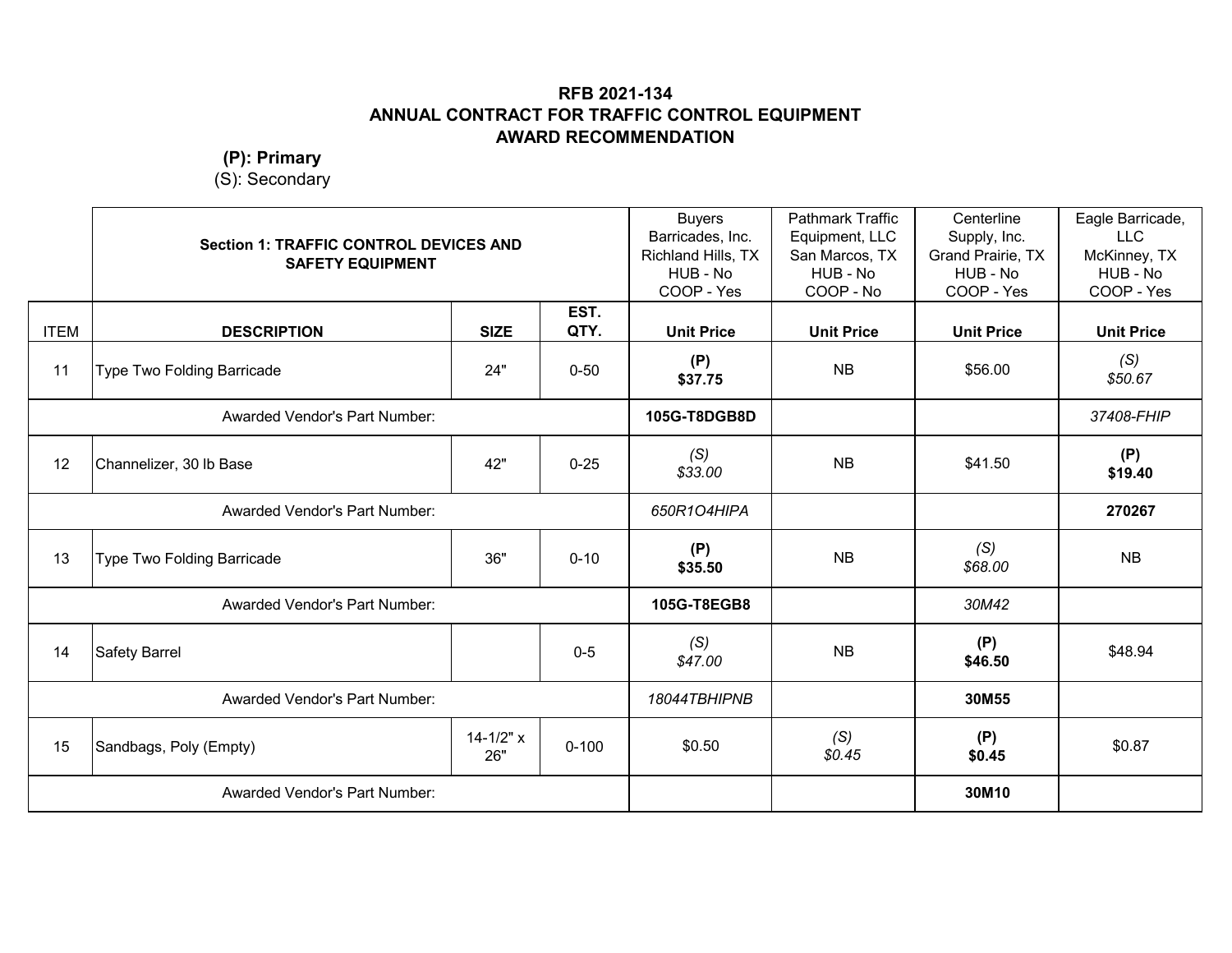**(P): Primary**

|             | <b>Section 1: TRAFFIC CONTROL DEVICES AND</b><br><b>SAFETY EQUIPMENT</b> |             |              | <b>Buyers</b><br>Barricades, Inc.<br>Richland Hills, TX<br>HUB - No<br>COOP - Yes | <b>Pathmark Traffic</b><br>Equipment, LLC<br>San Marcos, TX<br>HUB - No<br>COOP - No | Centerline<br>Supply, Inc.<br>Grand Prairie, TX<br>HUB - No<br>COOP - Yes | Eagle Barricade,<br><b>LLC</b><br>McKinney, TX<br>HUB - No<br>COOP - Yes |
|-------------|--------------------------------------------------------------------------|-------------|--------------|-----------------------------------------------------------------------------------|--------------------------------------------------------------------------------------|---------------------------------------------------------------------------|--------------------------------------------------------------------------|
| <b>ITEM</b> | <b>DESCRIPTION</b>                                                       | <b>SIZE</b> | EST.<br>QTY. | <b>Unit Price</b>                                                                 | <b>Unit Price</b>                                                                    | <b>Unit Price</b>                                                         | <b>Unit Price</b>                                                        |
| 16          | Traffic Cones, 3 lbs                                                     | 18"         | $0 - 20$     | (P)<br>\$5.90                                                                     | \$7.99                                                                               | \$6.75                                                                    | (S)<br>\$6.00                                                            |
|             | Awarded Vendor's Part Number:                                            |             |              | <b>RS45015C</b>                                                                   |                                                                                      |                                                                           | 16018-NSWB-3                                                             |
| 17          | Traffic Cones, 3 lbs, with Collar                                        | 18"         | $0 - 20$     | (S)<br>\$9.20                                                                     | \$12.50                                                                              | \$9.80                                                                    | (P)<br>\$9.13                                                            |
|             | <b>Awarded Vendor's Part Number:</b>                                     |             |              | RS45015C3M                                                                        |                                                                                      |                                                                           | 16018-HIWB-3                                                             |
| 18          | Traffic Cones, 3 lbs, with Reflectivity                                  | 18"         | $0 - 50$     | \$9.20                                                                            | \$12.50                                                                              | (P)<br>\$6.75                                                             | (S)<br>\$9.13                                                            |
|             | Awarded Vendor's Part Number:                                            |             |              |                                                                                   |                                                                                      | 30100-NW3                                                                 | 16018-HIWB-3                                                             |
| 19          | Traffic Cones, 7 lbs                                                     | 28"         | $0 - 30$     | (P)<br>\$9.95                                                                     | \$13.99                                                                              | \$10.60                                                                   | (S)<br>\$10.07                                                           |
|             | Awarded Vendor's Part Number:                                            |             |              | <b>RS70032C</b>                                                                   |                                                                                      |                                                                           | 16028-NSWB-7                                                             |
| 20          | Traffic Cones, 7 lbs, with Collar                                        | 28"         | $0-5$        | (P)<br>\$14.95                                                                    | \$19.99                                                                              | \$16.85                                                                   | (S)<br>\$15.67                                                           |
|             | <b>Awarded Vendor's Part Number:</b>                                     |             |              | <b>RS70032CT3M</b>                                                                |                                                                                      |                                                                           | 16028-HIWB-7                                                             |
|             |                                                                          |             |              |                                                                                   |                                                                                      |                                                                           |                                                                          |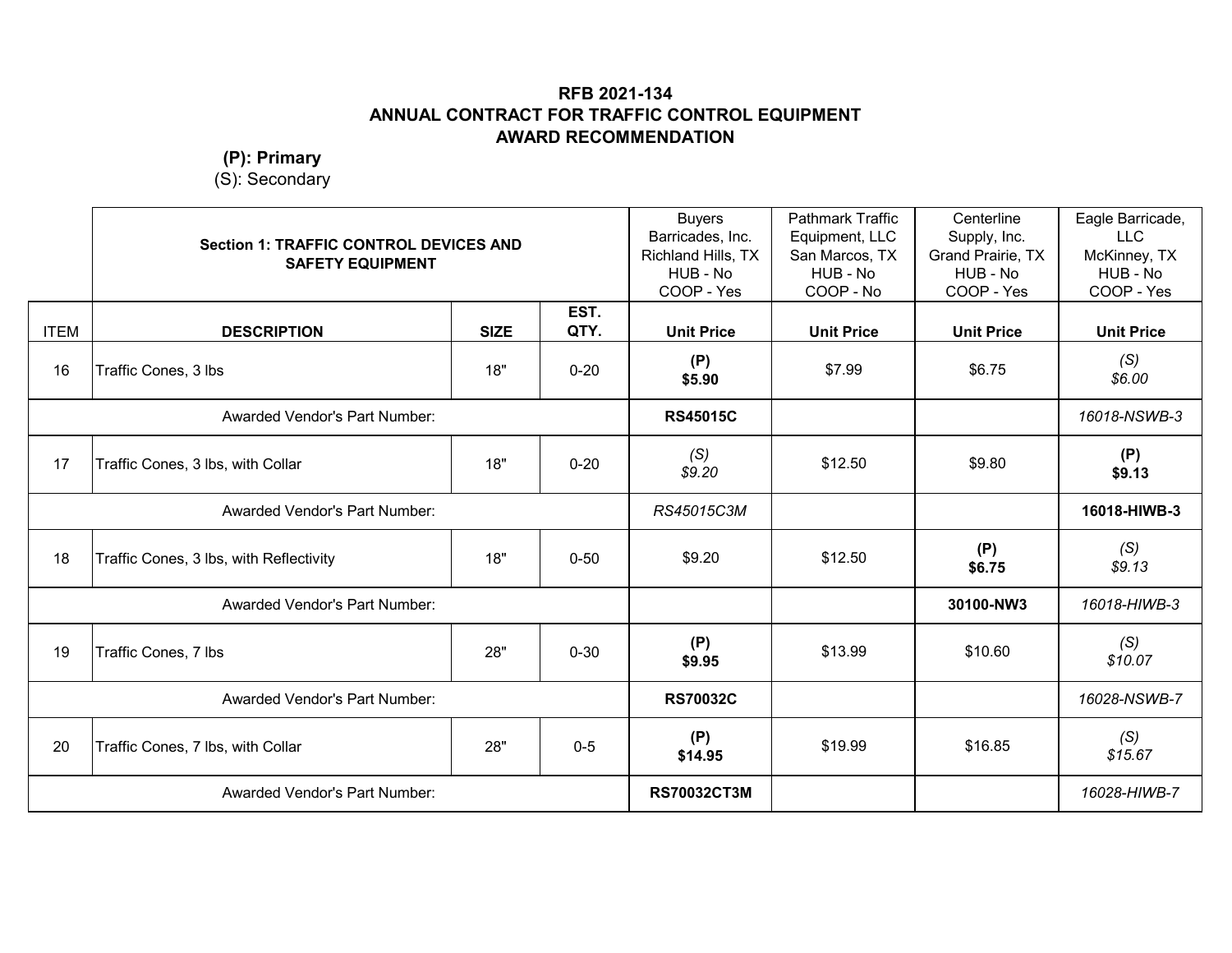**(P): Primary**

|             | <b>Section 1: TRAFFIC CONTROL DEVICES AND</b><br><b>SAFETY EQUIPMENT</b>   |             | <b>Buyers</b><br>Barricades, Inc.<br>Richland Hills, TX<br>HUB - No<br>COOP - Yes | <b>Pathmark Traffic</b><br>Equipment, LLC<br>San Marcos, TX<br>HUB - No<br>COOP - No | Centerline<br>Supply, Inc.<br>Grand Prairie, TX<br>HUB - No<br>COOP - Yes | Eagle Barricade,<br><b>LLC</b><br>McKinney, TX<br>HUB - No<br>COOP - Yes |                   |
|-------------|----------------------------------------------------------------------------|-------------|-----------------------------------------------------------------------------------|--------------------------------------------------------------------------------------|---------------------------------------------------------------------------|--------------------------------------------------------------------------|-------------------|
| <b>ITEM</b> | <b>DESCRIPTION</b>                                                         | <b>SIZE</b> | EST.<br>QTY.                                                                      | <b>Unit Price</b>                                                                    | <b>Unit Price</b>                                                         | <b>Unit Price</b>                                                        | <b>Unit Price</b> |
| 21          | Traffic Cones, 10 lbs                                                      | 36"         | $0-5$                                                                             | (P)<br>\$14.10                                                                       | \$19.75                                                                   | \$19.95                                                                  | (S)<br>\$14.60    |
|             | <b>Awarded Vendor's Part Number:</b>                                       |             |                                                                                   | <b>RS90045CT</b>                                                                     |                                                                           |                                                                          | 16036-NSWB-10     |
| 22          | Traffic Cones, 10 lbs, with Colllar                                        | 36"         | $0-5$                                                                             | (P)<br>\$19.11                                                                       | \$26.50                                                                   | \$22.50                                                                  | (S)<br>\$19.13    |
|             | Awarded Vendor's Part Number:                                              |             |                                                                                   | <b>RS90045CT3M6</b>                                                                  |                                                                           |                                                                          | 235473            |
| 23          | 24" Stop/Slow Flagger Paddle, Non-Reflective                               | 12" Handle  | $0 - 10$                                                                          | (P)<br>\$15.50                                                                       | <b>NB</b>                                                                 | (S)<br>\$34.50                                                           | \$37.87           |
|             | Awarded Vendor's Part Number:                                              |             |                                                                                   | Stop/Slow12NR                                                                        |                                                                           | 30M11                                                                    |                   |
| 24          | 24" Stop/Slow Flagger Paddle, Non-Reflective                               | 72" Staff   | $0 - 10$                                                                          | (P)<br>\$45.00                                                                       | <b>NB</b>                                                                 | (S)<br>\$48.50                                                           | \$55.87           |
|             | Awarded Vendor's Part Number:                                              |             |                                                                                   | Stop/Slow72NR                                                                        |                                                                           | 30M12                                                                    |                   |
| 25          | 24" Stop/Slow Flagger Aluminum Paddle,<br><b>Engineer Grade Reflective</b> | 12" Handle  | $0-5$                                                                             | <b>NB</b>                                                                            | <b>NB</b>                                                                 | (P)<br>\$36.50                                                           | <b>NB</b>         |
|             | <b>Awarded Vendor's Part Number:</b>                                       |             |                                                                                   |                                                                                      |                                                                           | 30M18                                                                    |                   |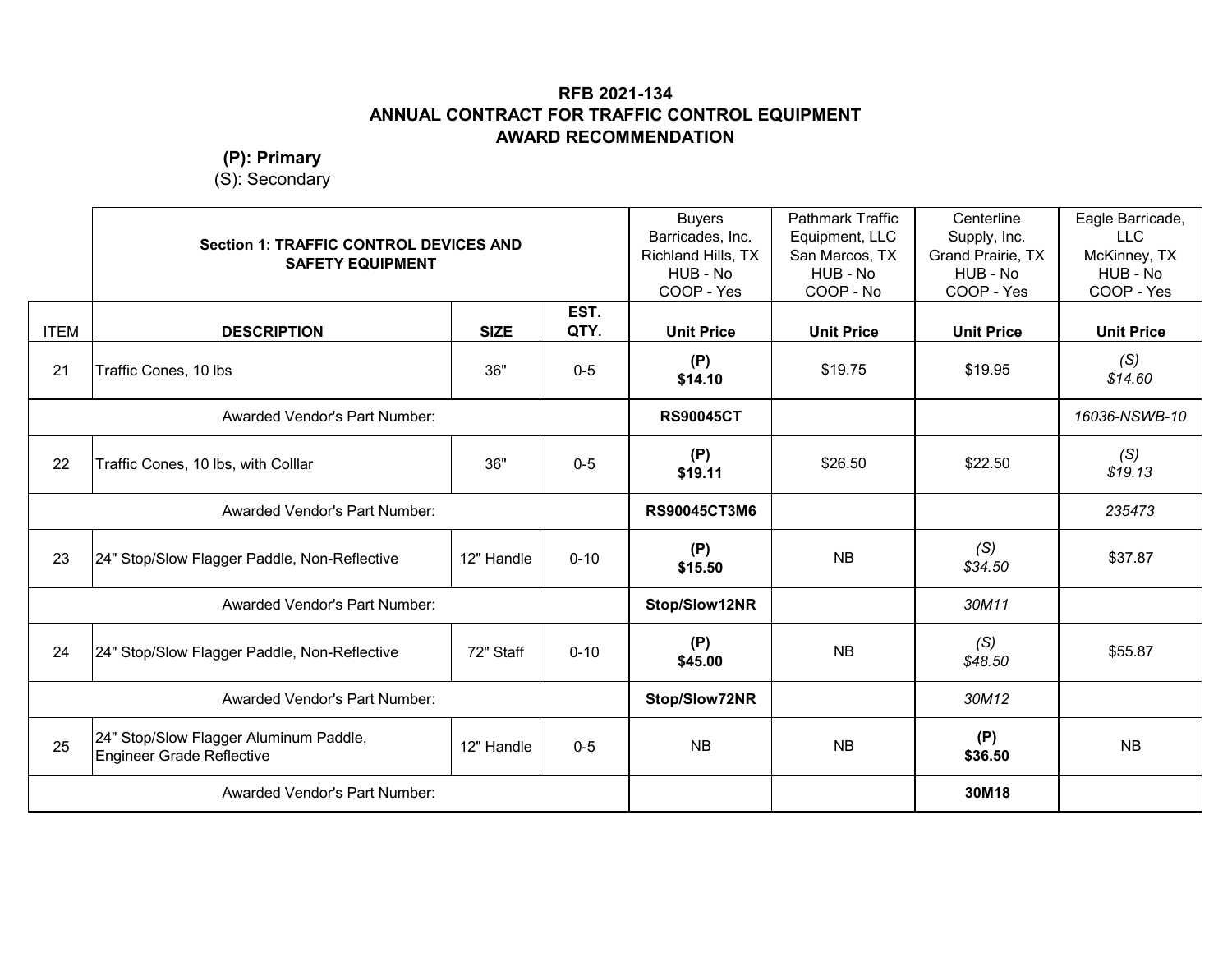**(P): Primary**

|             | <b>SAFETY EQUIPMENT</b>                                             | <b>Section 1: TRAFFIC CONTROL DEVICES AND</b> |              | <b>Buyers</b><br>Barricades, Inc.<br>Richland Hills, TX<br>HUB - No<br>COOP - Yes | <b>Pathmark Traffic</b><br>Equipment, LLC<br>San Marcos, TX<br>HUB - No<br>COOP - No | Centerline<br>Supply, Inc.<br>Grand Prairie, TX<br>HUB - No<br>COOP - Yes | Eagle Barricade,<br><b>LLC</b><br>McKinney, TX<br>HUB - No<br>COOP - Yes |
|-------------|---------------------------------------------------------------------|-----------------------------------------------|--------------|-----------------------------------------------------------------------------------|--------------------------------------------------------------------------------------|---------------------------------------------------------------------------|--------------------------------------------------------------------------|
| <b>ITEM</b> | <b>DESCRIPTION</b>                                                  | <b>SIZE</b>                                   | EST.<br>QTY. | <b>Unit Price</b>                                                                 | <b>Unit Price</b>                                                                    | <b>Unit Price</b>                                                         | <b>Unit Price</b>                                                        |
| 26          | 24" Stop/Slow Flagger Aluminum Paddle,<br>Engineer Grade Reflective | 72" Staff                                     | $0 - 10$     | <b>NB</b>                                                                         | <b>NB</b>                                                                            | (P)<br>\$49.75                                                            | (S)<br>\$66.94                                                           |
|             | Awarded Vendor's Part Number:                                       |                                               |              |                                                                                   |                                                                                      | 30M19                                                                     | 18024-SS-NS6-P                                                           |
| 27          | 24" Stop/Slow Flagger Aluminum Paddle,<br>High Intensity Reflective | 12" Handle                                    | $0 - 10$     | <b>NB</b>                                                                         | <b>NB</b>                                                                            | (P)<br>\$42.50                                                            | <b>NB</b>                                                                |
|             | <b>Awarded Vendor's Part Number:</b>                                |                                               |              |                                                                                   |                                                                                      | 30M15                                                                     |                                                                          |
| 28          | 24" Stop/Slow Flagger Aluminum Paddle,<br>High Intensity Reflective | 72" Staff                                     | $0 - 10$     | (S)<br>\$82.00                                                                    | \$110.00                                                                             | (P)<br>\$54.75                                                            | \$85.14                                                                  |
|             | Awarded Vendor's Part Number:                                       |                                               |              | Stop/Slow72REF                                                                    |                                                                                      | 30M16                                                                     |                                                                          |
| 29          | Temporary Overlay Markers, Yellow,<br>Two-Way without cover         | 4"                                            | $0 - 500$    | (P)<br>\$0.52                                                                     | (S)<br>\$0.55                                                                        | \$1.95                                                                    | \$0.63                                                                   |
|             | Awarded Vendor's Part Number:                                       |                                               |              | 8007302620                                                                        |                                                                                      |                                                                           |                                                                          |
| 30          | Chipseal Marker, Clear, One-Way with Cover                          |                                               | $0-1,000$    | (P)<br>\$0.52                                                                     | (S)<br>0.57                                                                          | \$0.60                                                                    | \$0.61                                                                   |
|             | <b>Awarded Vendor's Part Number:</b>                                |                                               |              | 8007302120                                                                        |                                                                                      |                                                                           |                                                                          |
|             |                                                                     |                                               |              |                                                                                   |                                                                                      |                                                                           |                                                                          |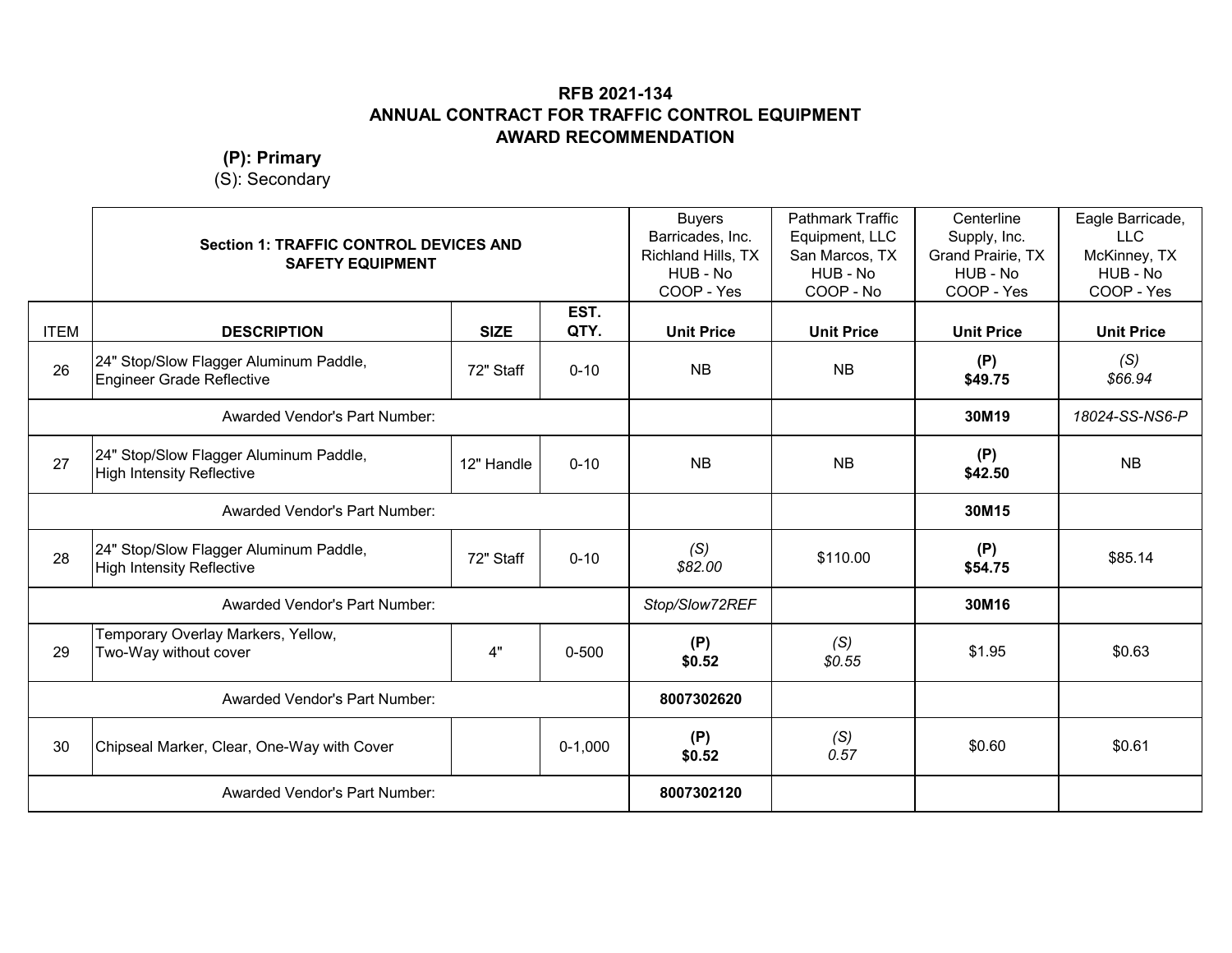**(P): Primary**

|             | <b>Section 1: TRAFFIC CONTROL DEVICES AND</b><br><b>SAFETY EQUIPMENT</b> |             |              | <b>Buyers</b><br>Barricades, Inc.<br>Richland Hills, TX<br>HUB - No<br>COOP - Yes | <b>Pathmark Traffic</b><br>Equipment, LLC<br>San Marcos, TX<br>HUB - No<br>COOP - No | Centerline<br>Supply, Inc.<br>Grand Prairie, TX<br>HUB - No<br>COOP - Yes | Eagle Barricade,<br><b>LLC</b><br>McKinney, TX<br>HUB - No<br>COOP - Yes |
|-------------|--------------------------------------------------------------------------|-------------|--------------|-----------------------------------------------------------------------------------|--------------------------------------------------------------------------------------|---------------------------------------------------------------------------|--------------------------------------------------------------------------|
| <b>ITEM</b> | <b>DESCRIPTION</b>                                                       | <b>SIZE</b> | EST.<br>QTY. | <b>Unit Price</b>                                                                 | <b>Unit Price</b>                                                                    | <b>Unit Price</b>                                                         | <b>Unit Price</b>                                                        |
| 31          | Chipseal Marker, Yellow, One-Way with Cover                              |             | $0-1,000$    | (P)<br>\$0.52                                                                     | (S)<br>\$0.59                                                                        | \$0.60                                                                    | \$0.61                                                                   |
|             | Awarded Vendor's Part Number:                                            |             |              | 8007302100                                                                        |                                                                                      |                                                                           |                                                                          |
| 32          | Chipseal Marker, Clear, Two-Way with Cover                               |             | $0-1,000$    | (P)<br>\$0.52                                                                     | (S)<br>\$0.59                                                                        | \$0.60                                                                    | \$0.65                                                                   |
|             | <b>Awarded Vendor's Part Number:</b>                                     |             |              | 8007302230                                                                        |                                                                                      |                                                                           |                                                                          |
| 33          | Chipseal Marker, Yellow, Two-Way with Cover                              |             | $0-1,000$    | (P)<br>\$0.52                                                                     | (S)<br>\$0.59                                                                        | \$0.60                                                                    | \$0.65                                                                   |
|             | Awarded Vendor's Part Number:                                            |             |              | 8007302220                                                                        |                                                                                      |                                                                           |                                                                          |
| 34          | Acrylic Marker, Yellow, Two-Way                                          |             | $0-1,000$    | (P)<br>\$0.99                                                                     | \$1.25                                                                               | (S)<br>\$1.25                                                             | <b>NB</b>                                                                |
|             | Awarded Vendor's Part Number:                                            |             |              | <b>TYPE D</b>                                                                     |                                                                                      | 10103-200                                                                 |                                                                          |
| 35          | Acrylic Marker, Clear, One-Way                                           |             | $0-1,000$    | (P)<br>\$0.99                                                                     | \$1.25                                                                               | (S)<br>\$1.25                                                             | <b>NB</b>                                                                |
|             | <b>Awarded Vendor's Part Number:</b>                                     |             |              | <b>TYPE G</b>                                                                     |                                                                                      | 10101-200                                                                 |                                                                          |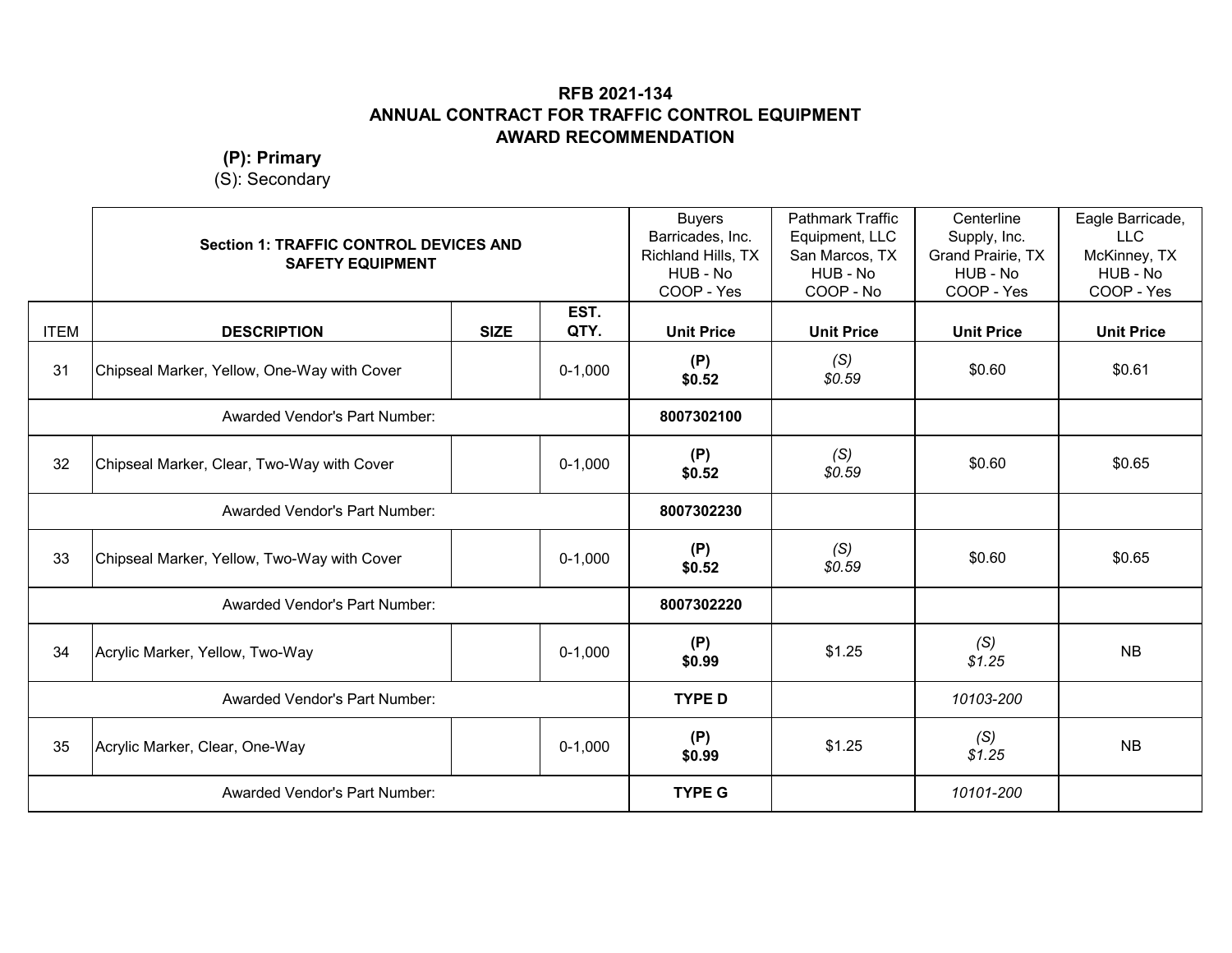#### **(P): Primary**

|             | <b>Section 1: TRAFFIC CONTROL DEVICES AND</b><br><b>SAFETY EQUIPMENT</b>                   |             |              | <b>Buyers</b><br>Barricades, Inc.<br>Richland Hills, TX<br>HUB - No<br>COOP - Yes | <b>Pathmark Traffic</b><br>Equipment, LLC<br>San Marcos, TX<br>HUB - No<br>COOP - No | Centerline<br>Supply, Inc.<br>Grand Prairie, TX<br>HUB - No<br>COOP - Yes | Eagle Barricade,<br><b>LLC</b><br>McKinney, TX<br>HUB - No<br>COOP - Yes |
|-------------|--------------------------------------------------------------------------------------------|-------------|--------------|-----------------------------------------------------------------------------------|--------------------------------------------------------------------------------------|---------------------------------------------------------------------------|--------------------------------------------------------------------------|
| <b>ITEM</b> | <b>DESCRIPTION</b>                                                                         | <b>SIZE</b> | EST.<br>QTY. | <b>Unit Price</b>                                                                 | <b>Unit Price</b>                                                                    | <b>Unit Price</b>                                                         | <b>Unit Price</b>                                                        |
| 36          | White Delineators                                                                          | 3"          | $0 - 100$    | (S)<br>\$0.99                                                                     | \$1.19                                                                               | (P)<br>\$0.95                                                             | <b>NB</b>                                                                |
|             | Awarded Vendor's Part Number:                                                              |             |              | 30802 TYPE BW                                                                     |                                                                                      | 30802-001                                                                 |                                                                          |
| 37          | <b>Yellow Delineators</b>                                                                  | 3"          | $0 - 100$    | (S)<br>\$0.99                                                                     | \$1.19                                                                               | (P)<br>\$0.95                                                             | <b>NB</b>                                                                |
|             | Awarded Vendor's Part Number:                                                              |             |              | 30802 TYPE BY                                                                     |                                                                                      | 30801-001                                                                 |                                                                          |
| 38          | <b>Red Reflector</b>                                                                       | 3"          | $0 - 100$    | (S)<br>\$0.99                                                                     | \$1.19                                                                               | (P)<br>\$0.95                                                             | <b>NB</b>                                                                |
|             | Awarded Vendor's Part Number:                                                              |             |              | 30802 TYPE BR                                                                     |                                                                                      | 30802-003                                                                 |                                                                          |
| 39          | <b>ID Locators</b>                                                                         | 4"          | $0 - 100$    | (S)<br>\$4.25                                                                     | (P)<br>\$3.50                                                                        | \$7.50                                                                    | <b>NB</b>                                                                |
|             | Awarded Vendor's Part Number:                                                              |             |              | <b>D LOCATER</b>                                                                  |                                                                                      |                                                                           |                                                                          |
| 40          | <b>Barricade Lights</b>                                                                    | 7"          | $0 - 20$     | (P)<br>\$17.95                                                                    | (S)<br>\$25.00                                                                       | \$28.50                                                                   | \$27.60                                                                  |
|             | Awarded Vendor's Part Number:                                                              |             |              | <b>Light-Amber</b>                                                                |                                                                                      |                                                                           |                                                                          |
|             | <b>MINIMUM PERCENT DISCOUNT FROM LIST PRICE FOR</b><br><b>SIMILAR ITEMS NOT SPECIFIED:</b> |             |              | 10%                                                                               | 0%                                                                                   | 10%                                                                       | 0%                                                                       |
|             | <b>ESTIMATED DELIVERY TIME AFTER RECEIPT OF ORDER:</b>                                     |             |              | 14-21 Days                                                                        | 30-45 Days                                                                           | 14 Days                                                                   | 15-30 Days                                                               |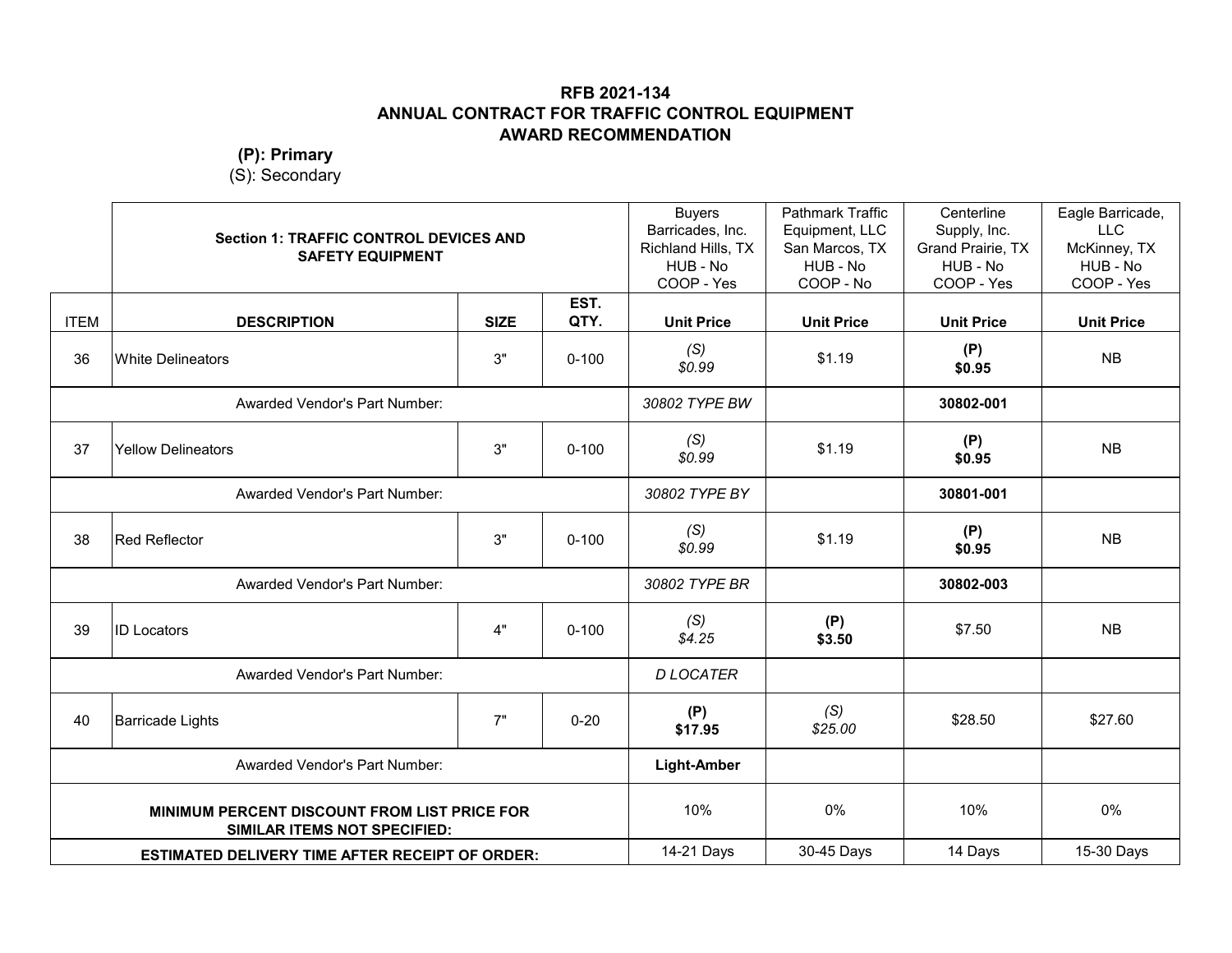**(P): Primary**

|                | <b>Section 2: ROLL-UP SIGNS</b> |             | <b>Buyers</b><br>Barricades, Inc.<br>Richland Hills, TX<br>HUB - No<br>COOP - Yes | <b>Pathmark Traffic</b><br>Equipment, LLC<br>San Marcos, TX<br>HUB - No<br>COOP - No | Centerline<br>Supply, Inc.<br>Grand Prairie, TX<br>HUB - No<br>COOP - Yes | Eagle Barricade,<br><b>LLC</b><br>McKinney, TX<br>HUB - No<br>COOP - Yes |                   |
|----------------|---------------------------------|-------------|-----------------------------------------------------------------------------------|--------------------------------------------------------------------------------------|---------------------------------------------------------------------------|--------------------------------------------------------------------------|-------------------|
| <b>ITEM</b>    | <b>DESCRIPTION</b>              | <b>SIZE</b> | EST.<br>QTY.                                                                      | <b>Unit Price</b>                                                                    | <b>Unit Price</b>                                                         | <b>Unit Price</b>                                                        | <b>Unit Price</b> |
| $\mathbf{1}$   | Step-N-Drop Sign Stand          | 36" x 48"   | $0-5$                                                                             | (P)<br>\$84.95                                                                       | (S)<br>\$99.00                                                            | \$125.00                                                                 | \$102.67          |
|                | Awarded Vendor's Part Number:   |             |                                                                                   | 2200-US-H                                                                            |                                                                           |                                                                          |                   |
| $\overline{2}$ | Roll-Up Sign                    | 36" x 36"   | $0-5$                                                                             | (S)<br>\$72.75                                                                       | (P)<br>\$65.00                                                            | \$84.00                                                                  | \$77.34           |
|                | Awarded Vendor's Part Number:   |             |                                                                                   | 2603-EF0-FH                                                                          |                                                                           |                                                                          |                   |
| 3              | Roll-Up Sign                    | 48" x 48"   | $0-5$                                                                             | (P)<br>\$84.00                                                                       | \$109.00                                                                  | \$130.00                                                                 | (S)<br>\$105.34   |
|                | Awarded Vendor's Part Number:   |             |                                                                                   | 26048-EF0-HF                                                                         |                                                                           |                                                                          | 26048-EFO-HF      |
| 4              | Roll-Up Sign Bag                | 36"         | $0 - 2$                                                                           | (S)<br>\$16.50                                                                       | \$20.00                                                                   | \$40.00                                                                  | (P)<br>\$11.43    |
|                | Awarded Vendor's Part Number:   |             |                                                                                   | 22036-SB                                                                             |                                                                           |                                                                          | RUS-SB36BL        |
| 5              | Roll-Up Sign Bag                | 48"         | $0 - 2$                                                                           | (S)<br>\$23.00                                                                       | \$25.00                                                                   | \$44.00                                                                  | (P)<br>\$14.31    |
|                | Awarded Vendor's Part Number:   |             |                                                                                   | 22048-SB                                                                             |                                                                           |                                                                          | <b>RUS-SB48BL</b> |